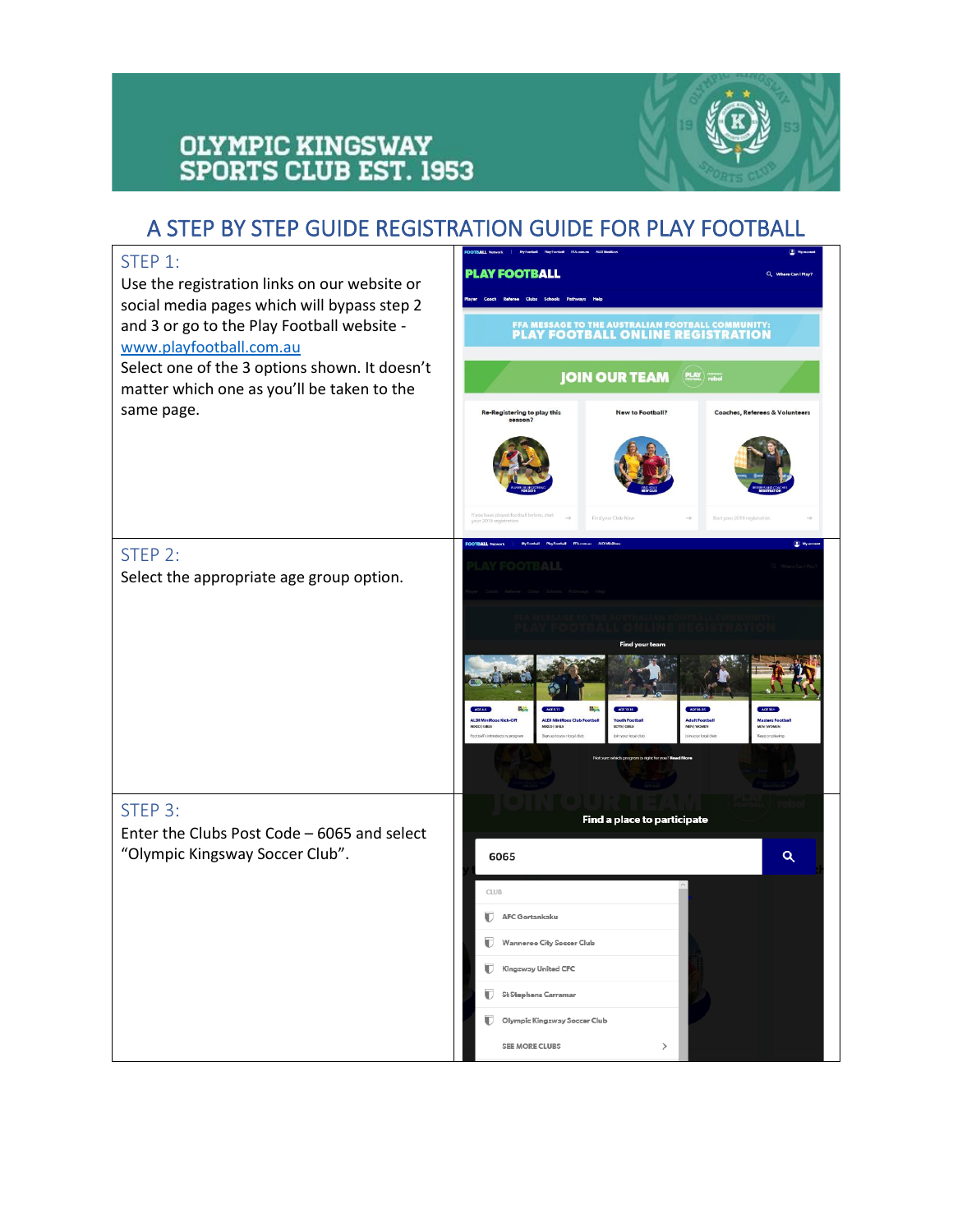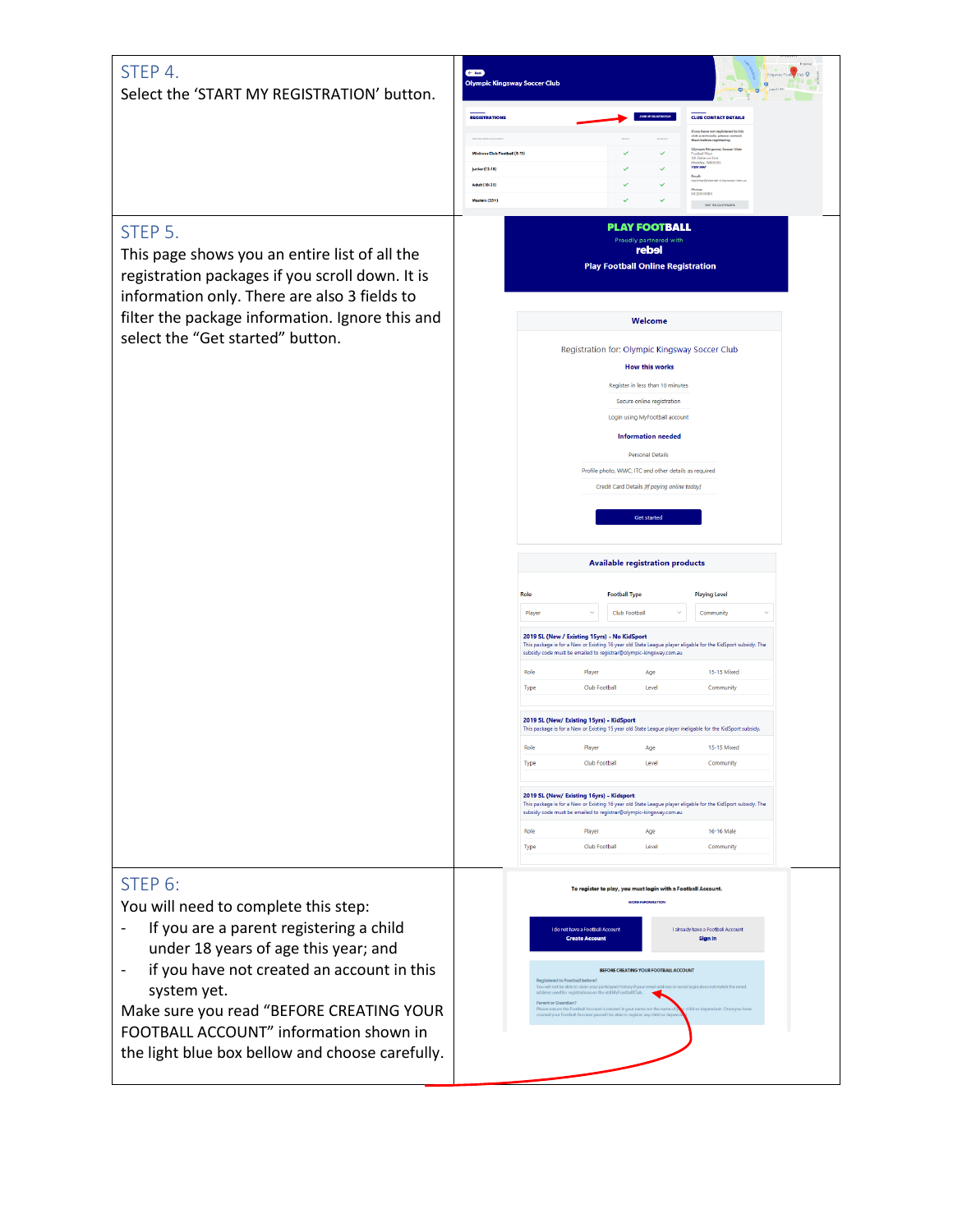| STEP 7:                                       | <b>First Name</b><br><b>Last Name</b>                                                                                                                                                                                                                                                                                                                                                                                             |
|-----------------------------------------------|-----------------------------------------------------------------------------------------------------------------------------------------------------------------------------------------------------------------------------------------------------------------------------------------------------------------------------------------------------------------------------------------------------------------------------------|
| If you are creating a Parent account ensure   | <b>Parents First Name</b><br><b>Parents Last Name</b>                                                                                                                                                                                                                                                                                                                                                                             |
| you provide your details and not your childs. | Email Address *                                                                                                                                                                                                                                                                                                                                                                                                                   |
|                                               | parents email address                                                                                                                                                                                                                                                                                                                                                                                                             |
| After entering you details at the bottom of   | Create a Password *                                                                                                                                                                                                                                                                                                                                                                                                               |
| this page select "I have read and accept the  |                                                                                                                                                                                                                                                                                                                                                                                                                                   |
| terms and conditions" then press Register.    | or more characters with a mix of upper and lower case letters & number<br>Confirm Password *                                                                                                                                                                                                                                                                                                                                      |
| You will be emailed a code to confirm the     |                                                                                                                                                                                                                                                                                                                                                                                                                                   |
| account is created.                           | Date of Birth <sup>*</sup>                                                                                                                                                                                                                                                                                                                                                                                                        |
|                                               | Select date                                                                                                                                                                                                                                                                                                                                                                                                                       |
|                                               | Receive marketing promotions and special offer emails from Football Federation Australia                                                                                                                                                                                                                                                                                                                                          |
|                                               | <b>Terms and Conditions *</b><br>FFA respects the privacy of individuals about whom we collect personal information. The personal information that FFA collects from you via the                                                                                                                                                                                                                                                  |
|                                               | Football Family registration form is collected for the purposes of processing your registration, sending you information about FFA (including<br>Information regarding our commercial partners and sponsors and related products<br>d events, assisting with your enquiries and for other purposes set out in our Privacy Policy.                                                                                                 |
|                                               | nowledge that the information you provide will be collected by FFA and may be given to third parties (such as Ticketek, IT pro<br>anua operators) we engage to help us run our business for the purposes outlined above or as required by law. Without your personal details, we<br>can't register you or send you the information you've requested. Our Privacy Policy tells you more, including how to contact us to access and |
|                                               | orrect your details or make a complaint.<br>g up, you consent to the collection, use and disclosure of your personal information as described at                                                                                                                                                                                                                                                                                  |
|                                               | I have read and accept the terms and conditions                                                                                                                                                                                                                                                                                                                                                                                   |
|                                               | <b>REGISTER</b>                                                                                                                                                                                                                                                                                                                                                                                                                   |
|                                               |                                                                                                                                                                                                                                                                                                                                                                                                                                   |
| STEP 8.                                       | Logout                                                                                                                                                                                                                                                                                                                                                                                                                            |
|                                               |                                                                                                                                                                                                                                                                                                                                                                                                                                   |
| Enter the code and you should be taken to     |                                                                                                                                                                                                                                                                                                                                                                                                                                   |
| this page, where you select the person you    |                                                                                                                                                                                                                                                                                                                                                                                                                                   |
| are registering.                              | Select the person you are registering for                                                                                                                                                                                                                                                                                                                                                                                         |
|                                               | I am registering myself                                                                                                                                                                                                                                                                                                                                                                                                           |
|                                               |                                                                                                                                                                                                                                                                                                                                                                                                                                   |
|                                               | $\mathsf{O}$                                                                                                                                                                                                                                                                                                                                                                                                                      |
|                                               | I am registering a linked person                                                                                                                                                                                                                                                                                                                                                                                                  |
|                                               | $\circ$                                                                                                                                                                                                                                                                                                                                                                                                                           |
|                                               |                                                                                                                                                                                                                                                                                                                                                                                                                                   |
|                                               | O۱                                                                                                                                                                                                                                                                                                                                                                                                                                |
|                                               | I am registering a new person                                                                                                                                                                                                                                                                                                                                                                                                     |
|                                               | ⊙ Register my<br>CHILD<br>$\checkmark$                                                                                                                                                                                                                                                                                                                                                                                            |
|                                               | Link this participant to my account                                                                                                                                                                                                                                                                                                                                                                                               |
|                                               |                                                                                                                                                                                                                                                                                                                                                                                                                                   |
|                                               | If the person you are purchasing the product on behalf of is not shown, you will need<br><b>i</b><br>to: Login as that person - or Login to your account and link the person record to                                                                                                                                                                                                                                            |
|                                               | your account<br>(record must have the same email address as yours to be able to link).                                                                                                                                                                                                                                                                                                                                            |
|                                               | Continue                                                                                                                                                                                                                                                                                                                                                                                                                          |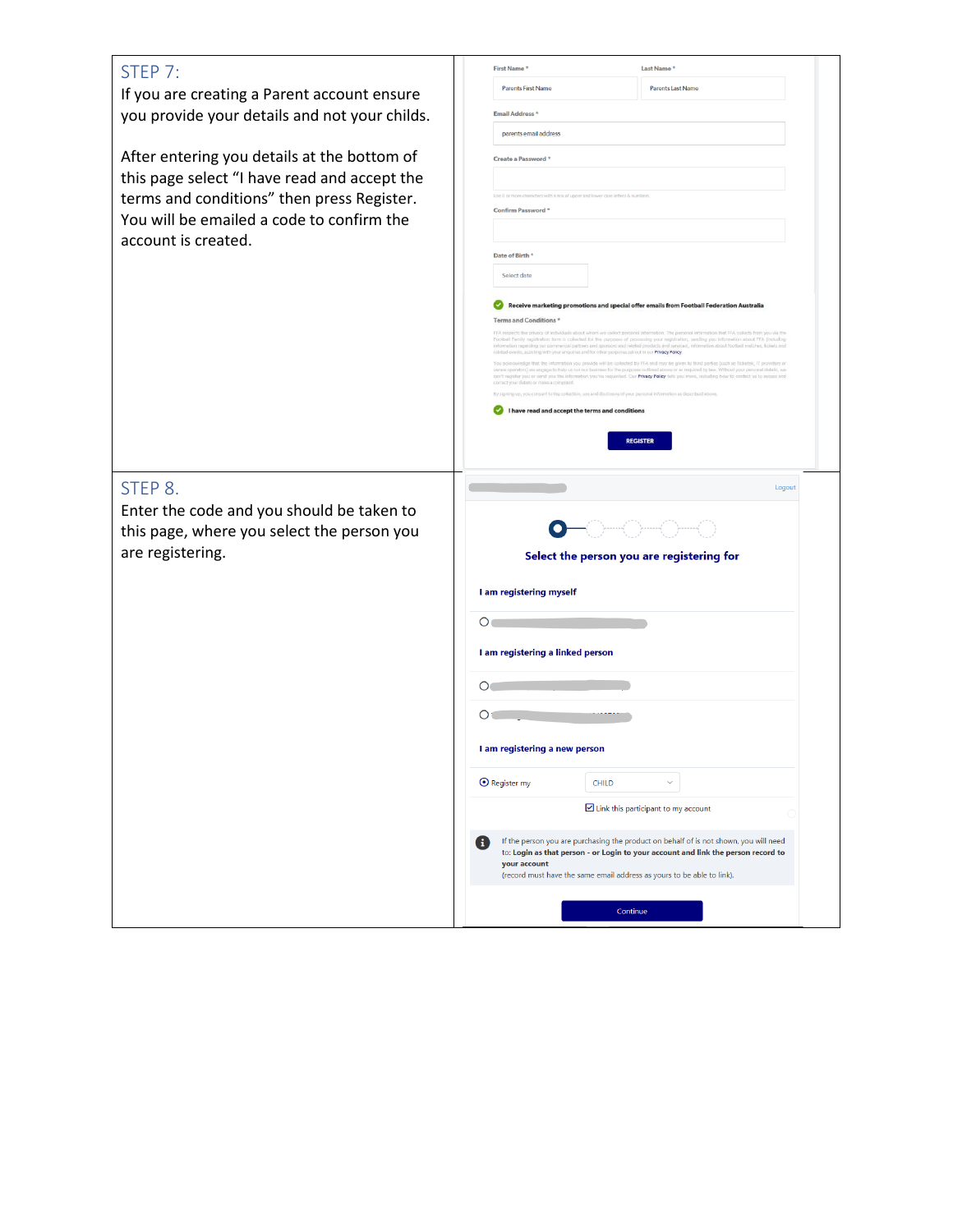### STEP 9.

Now enter your child's details. \*NB: if your child played last year e first & last names, DOB and the em used to register them last year to set their FFA number. If you've change email address the system will not f FFA# and playing history. Instead it a new FFA#.

Product Select: should be - Player/ Football/ Community in the drop d

Scroll through the list below and se correct fee package and Team Pref

|                  |                                                                                                                                                                                                                                                                                                                                                                                                                                            | <b>Basic Participant Details</b> |                                                         |
|------------------|--------------------------------------------------------------------------------------------------------------------------------------------------------------------------------------------------------------------------------------------------------------------------------------------------------------------------------------------------------------------------------------------------------------------------------------------|----------------------------------|---------------------------------------------------------|
|                  | We will use these details to check for an existing record.                                                                                                                                                                                                                                                                                                                                                                                 |                                  |                                                         |
| enter their      | <b>First Name</b>                                                                                                                                                                                                                                                                                                                                                                                                                          |                                  |                                                         |
| nail address     | Childs Fist Name                                                                                                                                                                                                                                                                                                                                                                                                                           |                                  |                                                         |
| search for       | <b>Last Name</b>                                                                                                                                                                                                                                                                                                                                                                                                                           |                                  |                                                         |
|                  | Childs Last Name                                                                                                                                                                                                                                                                                                                                                                                                                           |                                  |                                                         |
| ed your          | <b>Email Address</b>                                                                                                                                                                                                                                                                                                                                                                                                                       |                                  |                                                         |
| find the         | Parents email address here.                                                                                                                                                                                                                                                                                                                                                                                                                |                                  |                                                         |
| t will create    | Date of Birth                                                                                                                                                                                                                                                                                                                                                                                                                              |                                  |                                                         |
|                  | Childs D.O.B here.<br>DD-MM-YYYY                                                                                                                                                                                                                                                                                                                                                                                                           |                                  |                                                         |
|                  |                                                                                                                                                                                                                                                                                                                                                                                                                                            |                                  |                                                         |
| Club             | Gender                                                                                                                                                                                                                                                                                                                                                                                                                                     |                                  |                                                         |
| downs.           | O Male                                                                                                                                                                                                                                                                                                                                                                                                                                     | O Female                         | O Unspecified                                           |
|                  |                                                                                                                                                                                                                                                                                                                                                                                                                                            | Search                           |                                                         |
| elect the        |                                                                                                                                                                                                                                                                                                                                                                                                                                            |                                  |                                                         |
| ference.         |                                                                                                                                                                                                                                                                                                                                                                                                                                            | <b>Product Select</b>            |                                                         |
|                  | Club                                                                                                                                                                                                                                                                                                                                                                                                                                       |                                  |                                                         |
|                  | Olympic Kingsway Soccer Club                                                                                                                                                                                                                                                                                                                                                                                                               |                                  | Ÿ                                                       |
|                  | Role                                                                                                                                                                                                                                                                                                                                                                                                                                       | <b>Football Type</b>             | <b>Playing Level</b>                                    |
|                  | Player<br>$\checkmark$                                                                                                                                                                                                                                                                                                                                                                                                                     | Club Football<br>$\checkmark$    | Community                                               |
|                  |                                                                                                                                                                                                                                                                                                                                                                                                                                            |                                  |                                                         |
| show a list<br>) | <b>AMATEURS/ MASTERS (New Player)</b><br>This package is for a new Amateurs/ Masters player requiring the team kit.<br>Includes fees to:<br>Football Federation Australia (Senior)<br>Football West (Football West Seniors)<br>Olympic Kingsway Soccer Club<br>* Prices quoted in AUD and include GST of 10%.<br><b>Total</b><br><b>Team Preference</b><br><b>AMATEURS</b><br><b>MASTERS</b><br><b>SOCIAL</b><br>I am a student (tertiary) |                                  | \$465.00<br>\$33.00<br>\$128.27<br>\$303.73<br>\$465.00 |
| e, including     |                                                                                                                                                                                                                                                                                                                                                                                                                                            | О                                |                                                         |
|                  |                                                                                                                                                                                                                                                                                                                                                                                                                                            |                                  |                                                         |
|                  |                                                                                                                                                                                                                                                                                                                                                                                                                                            | <b>Participant Details</b>       |                                                         |
|                  | Title                                                                                                                                                                                                                                                                                                                                                                                                                                      |                                  |                                                         |
|                  | Ms                                                                                                                                                                                                                                                                                                                                                                                                                                         |                                  | $\ddot{\phantom{0}}$                                    |
|                  | <b>First Name*</b>                                                                                                                                                                                                                                                                                                                                                                                                                         |                                  |                                                         |
|                  | Olympia                                                                                                                                                                                                                                                                                                                                                                                                                                    |                                  |                                                         |
|                  | <b>Middle Name</b>                                                                                                                                                                                                                                                                                                                                                                                                                         |                                  |                                                         |
|                  |                                                                                                                                                                                                                                                                                                                                                                                                                                            |                                  |                                                         |
|                  | Last Name*                                                                                                                                                                                                                                                                                                                                                                                                                                 |                                  |                                                         |
|                  | Kingsway                                                                                                                                                                                                                                                                                                                                                                                                                                   |                                  |                                                         |
|                  | <b>Known As</b>                                                                                                                                                                                                                                                                                                                                                                                                                            |                                  |                                                         |
|                  |                                                                                                                                                                                                                                                                                                                                                                                                                                            |                                  |                                                         |
|                  | Gender*                                                                                                                                                                                                                                                                                                                                                                                                                                    |                                  |                                                         |

 $O$  Male

Date of Birth\*  $01 - 02 - 2000$   $\odot$  Female

 $\bigcirc$  Unspecified

This image is an example.

The juniors Team Preferences will of age groups (i.e. U6, U7, U8, etc.)

Next; Enter your child's details her emergency contact information.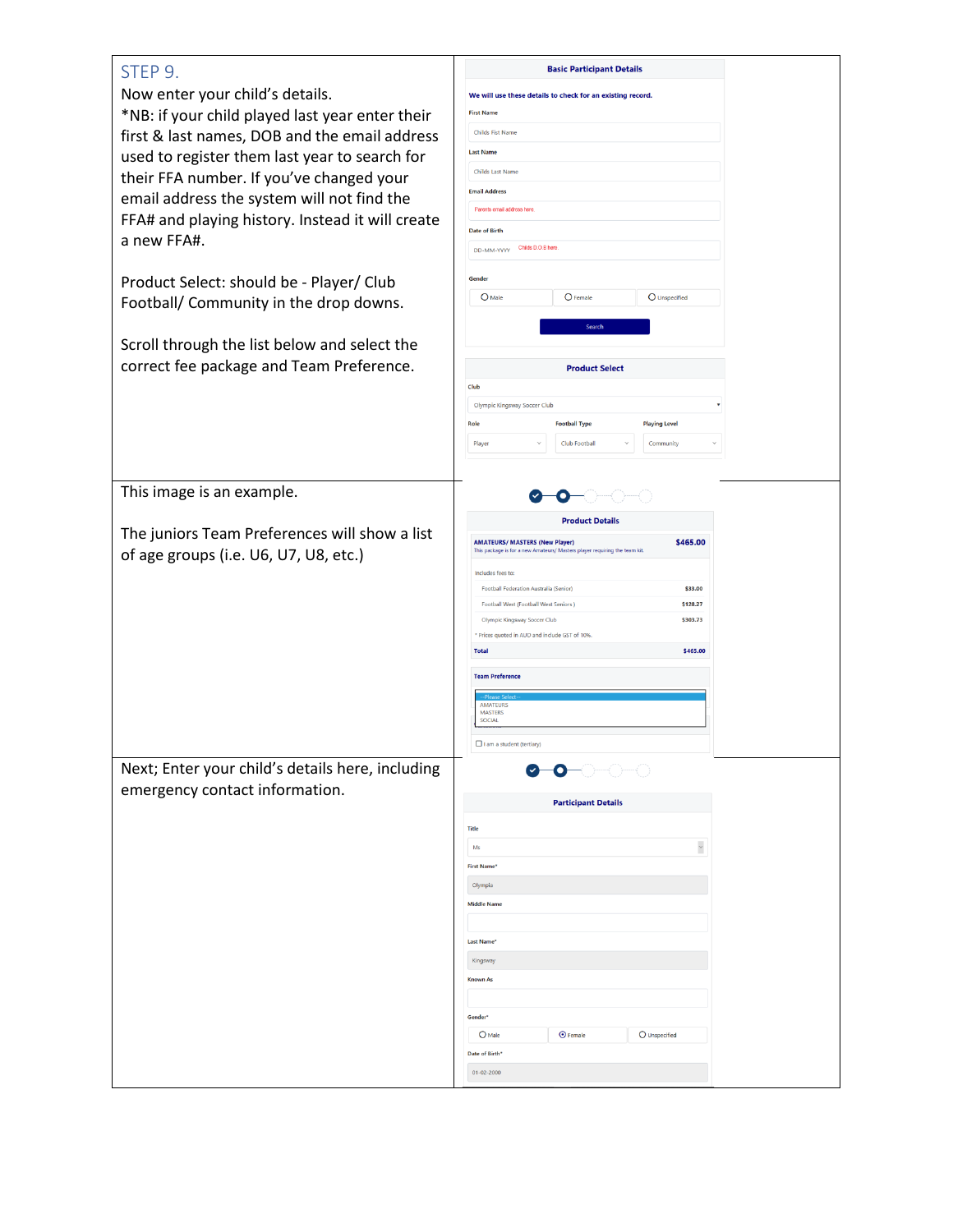